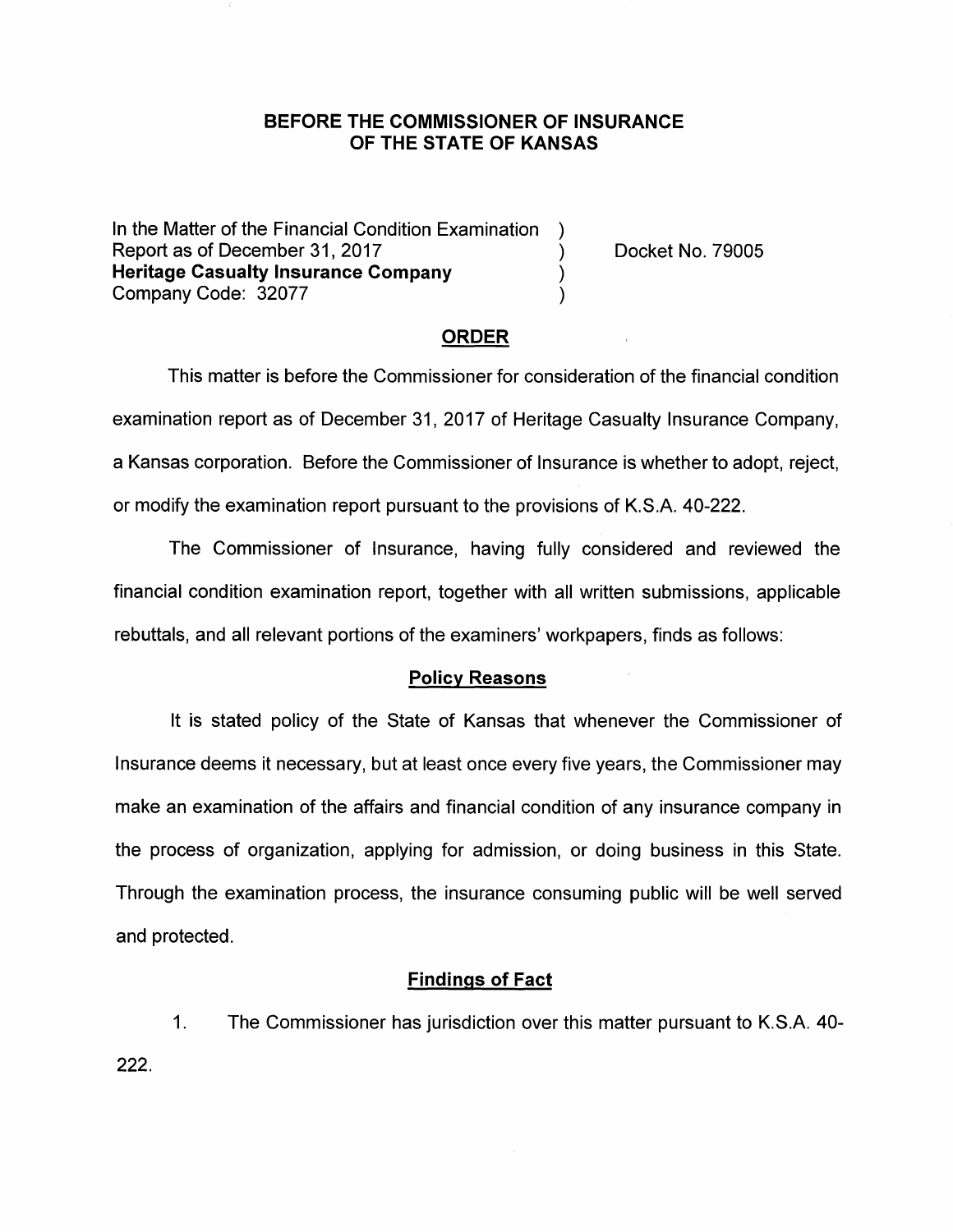2. The Kansas Insurance Department undertook an examination of Heritage Casualty Insurance Company. The Department completed the examination on May 1, 2019.

3. On May 1, 2019, the examiner-in-charge tendered and filed with the Kansas Insurance Department a verified written report of the examination within thirty (30) days following completion of the examination.

4. Following receipt of the verified report, the Kansas Insurance Department transmitted the report to Heritage Casualty Insurance Company on May 15, 2019, with a duly executed notice advising the company of its opportunity to prepare and submit to the Kansas Insurance Department a written submission or rebuttal with respect to any matters contained in the report. The Kansas Insurance Department further advised Heritage Casualty Insurance Company that any written submission or rebuttal needed to be filed with the Kansas Insurance Department no later than thirty (30) days after receipt of the verified report.

5. Heritage Casualty Insurance Company filed written rebuttals of the verified report on May 30, 2019, June 10, 2019 and again on June 14, 2019.

6. On June 17, 2019, the Kansas Insurance Department informed Heritage Casualty Insurance Company that it had adopted some of the changes proposed in Heritage Casualty Insurance Company's rebuttal to the verified report and provided a copy of a modified examination report.

8. Within thirty (30) days of the end of the time period allowed for written submission or rebuttal, the Commissioner of Insurance fully reviewed the report, together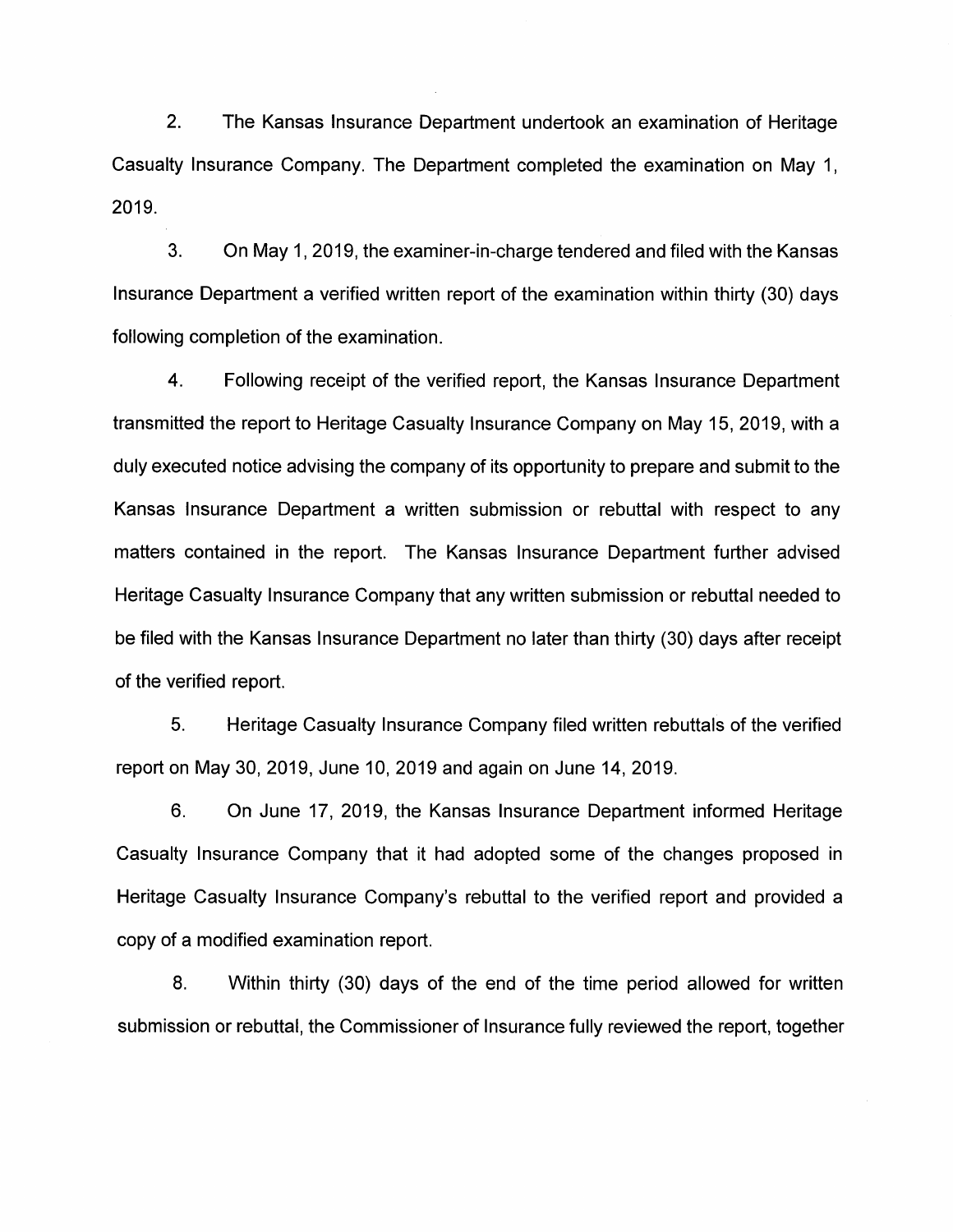with all written submissions and rebuttals provided by Heritage Casualty Insurance Company. The Commissioner of Insurance further reviewed all relevant workpapers.

9. Heritage Casualty Insurance Company did not submit any other written

submissions or rebuttals to the examination report.

# **Conclusion of Law**

10. K.S.A. 40-222(k)(2) provides:

"Within 30 days of the end of the period allowed for the receipt of written submissions or rebuttals, the commissioner shall fully consider and review the report, together with any written submissions or rebuttals and any relevant portions of the examiners workpapers and enter an order:

- (A) Adopting the examination report as filed or with modification or corrections. If the examination report reveals that the company is operating in violation of any law, regulation or prior order of the commissioner, the commissioner may order the company to take any action the commissioner considers necessary and appropriate to cure such violations; or
- (B) rejecting the examination report with directions to the examiners to reopen the examination for purposes of obtaining additional data, documentation or information, and refiling pursuant to subsection (k); or
- (C) call and conduct a fact-finding hearing in accordance with K.S.A. 40-281 and amendments thereto for purposes of obtaining additional documentation, data, information and testimony."
- 11. Based upon the Findings of Fact enumerated in paragraphs #1 through #9

above, the modified financial condition examination report as of December 31, 2017 of

Heritage Casualty Insurance Company should be adopted.

12. This Order constitutes the Final Order in this matter.

# **IT IS THEREFORE, BY THE COMMISSIONER OF INSURANCE, ORDERED THAT:**

1. The modified financial condition examination report as of December 31,

2017 of Heritage Casualty Insurance Company, is adopted.